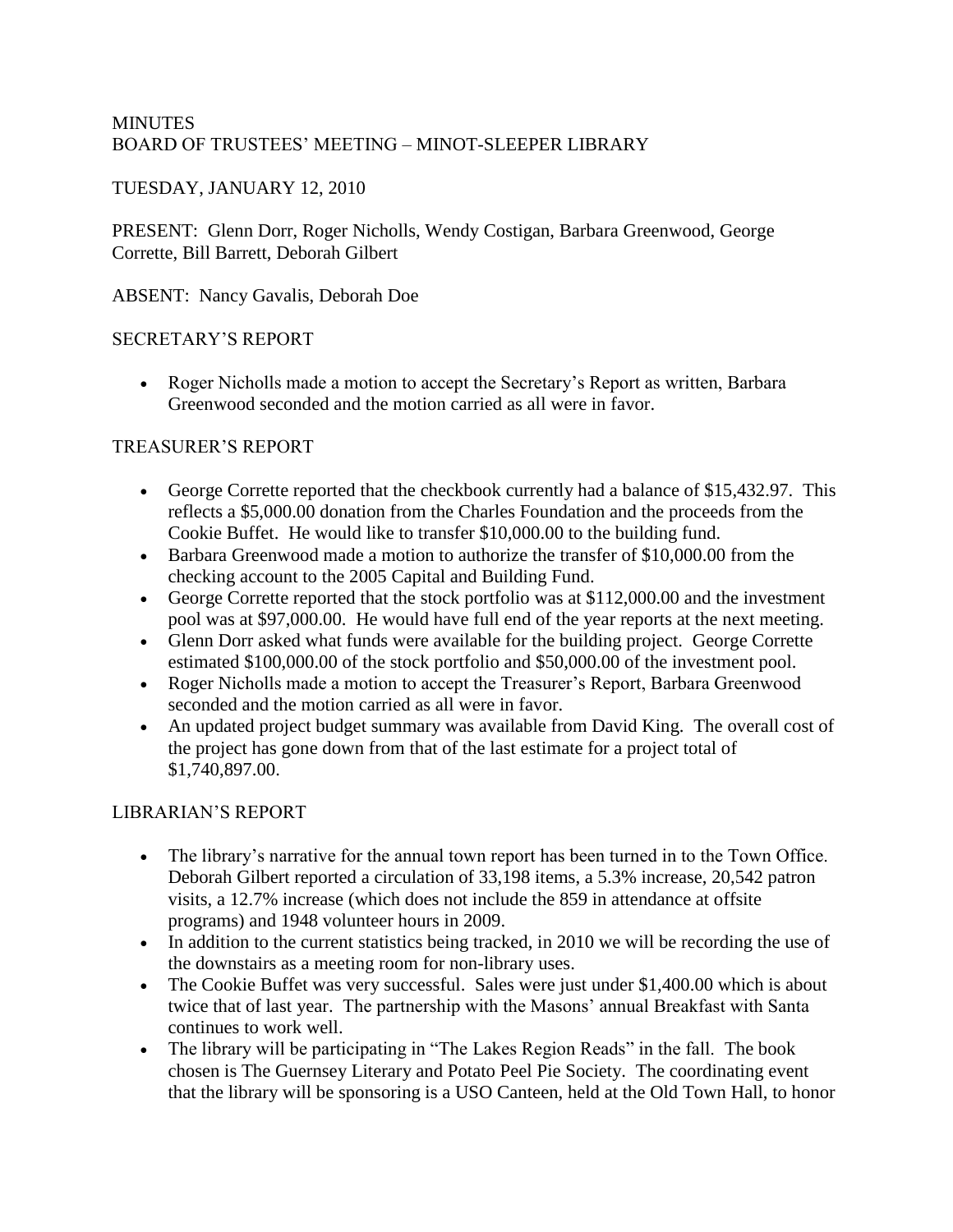local Veterans and Service Men and Women. Barbara Greenwood added that the Bristol Historical Society had items and information that could worked into a display.

• A Power Point Presentation that is in the works for the building project was shown. Glenn Dorr suggested that a slide be included about the 125th anniversary and Barbara Greenwood would like to include some historical slides of the library and past librarians.

### CORRESPONDENCE:

• The Board received an email from Murray Campbell. Glenn Dorr will call Mr. Campbell.

### OLD BUSINESS

- Deborah Gilbert reported that David King had called with some figures that had been requested for the future operating costs of the expansion. Based on .30 KWH and using the old design, the estimate for cooling was \$6,500.00. Based on \$2.50/gal, and using the original design, the estimate for heating was \$13,500.00. He felt with the changes discussed for insulation and radiant heat downstairs that these numbers could be lowered.
- The petition for the warrant article will need to be in to the Town Office by February 2, 2010. Deborah Gilbert will check with the Town Clerk about format.
- Discussion of criminal background checks for future hires and volunteers and the need for adopting a policy at the library.
	- o Deborah Gilbert will call the Local Government Center for information.
	- o Deborah Gilbert will check with Les Dion at the TTCC about their policies and procedures.
	- o Deborah Gilbert will inquire at the Scrooge & Marley Co-op and see what policies and procedures are being used at neighboring libraries.
	- o Information gathered will be discussed at the next board meeting.

#### NEW BUSINESS

- o Discussion of the amount for the warrant article.
- o George Corrette made a motion that \$1,740,897.00 be requested in the warrant article, Roger Nicholls seconded and the motion carried as all were in favor.
- o George Corrette will get bond schedules reflecting that amount.
- o Wendy Costigan will send a copy of the warrant article to Paul Weston to be looked at by the town counsel.
- o Barbara Greenwood asked George Corrette how much had been spent on the project to date. George estimated \$35,000.00 for the architect and other misc. items and \$125,000.00 for the purchase of the property next door.
- o Discussion of buttons and t-shirts promoting the library project and anniversary.
	- o Roger Nicholls made a motion to authorize the librarian to spend up to \$300.00 for buttons, Barbara Greenwood seconded and the motion carried as all were in favor.